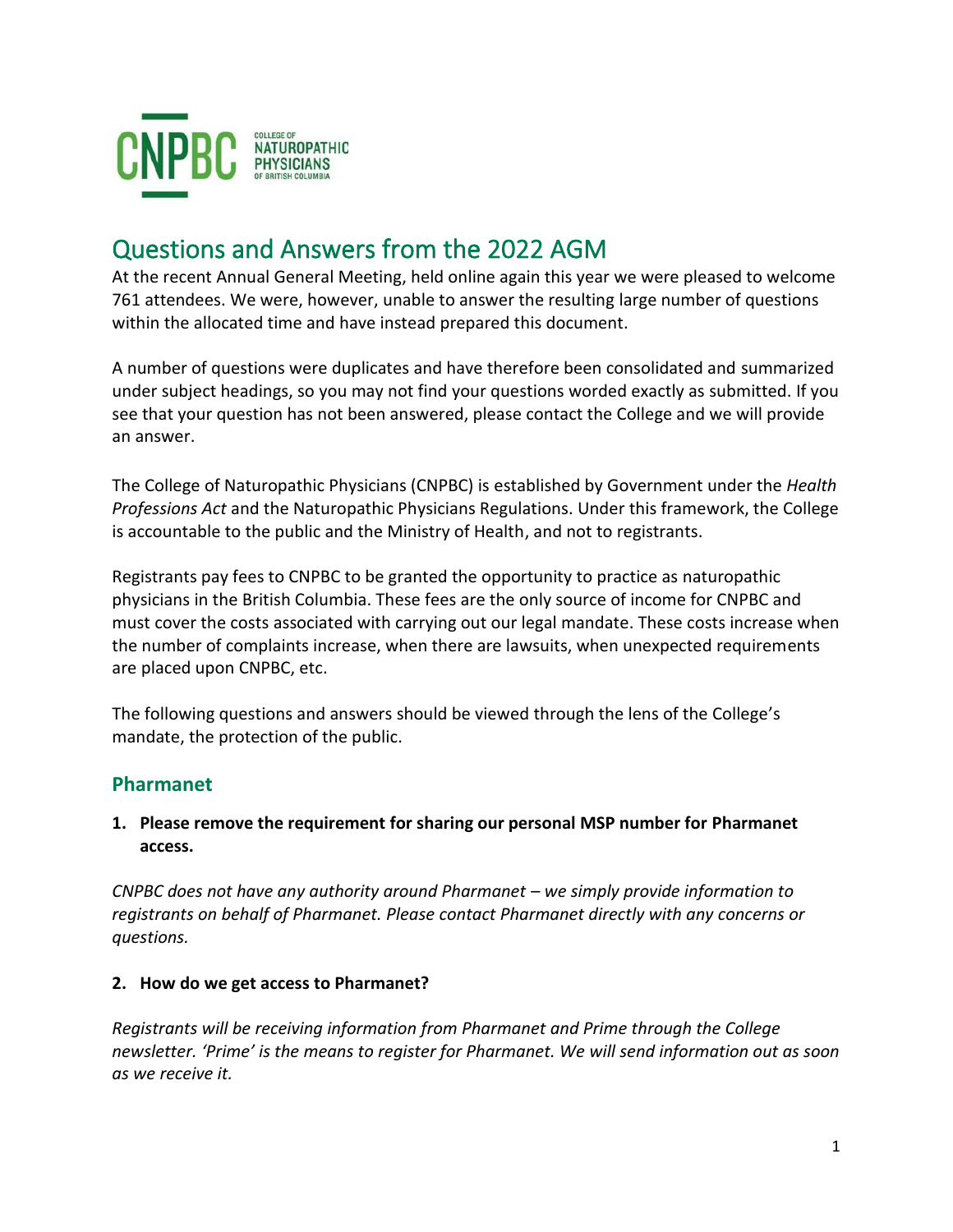## **CNPBC's Role**

**3. I understand that the CNPBC's role is public protection. I also understand that the role of BCNA is advocacy on behalf of the profession. However, as a licensed registrant I feel very unheard by the government and their agencies. The BCNA recently advised that virtually every effort made to communicate with the government was ignored. How on earth can ignoring the concerns of a profession be consistent with public protection? Is there any role at all that the CNPBC can play in communication between the government and the profession? Can public members or the Registrar assist in conveying the frustration of registrants with government communications? To say your job is not advocacy is way too passive. Is the new board willing to stand up and articulate, negotiate and protect the integrity of our profession as a regulator?** 

*Thank you for your comments. You are correct that the College and BCNA have very different roles. The mandate and expectation of the College is outlined in legislation and as such, we are not able to speak for the profession. The role of the College under the HPA is to protect the public by:*

- *determining registration requirements*
- *setting standards of practice*
- *recognizing education programs*
- *maintaining a register that everyone can search, and*
- *addressing complaints about their registrants*

*Your questions fall within the role of the British Columbia's Naturopathic Doctors who indicate on their website that they are "the professional association for naturopathic physicians in BC. We act on behalf of and for the profession to promote the services provided by and the integrity and honour of the naturopathic profession".*

## **Covid**

**4. Are there any updates on the mandates or masking requirements for NDs? If our professional mandate to our patients is to "First do no Harm" why would our profession support the use of an experimental Covid gene therapy that has no list of contents or ingredients and has no scientific data as to adverse effects or long-term side effects?**

*Any updates that we receive from the Ministry of Health are communicated to registrants via the CNPBC newsletter and website. The latest update can be viewed [here.](https://www2.gov.bc.ca/assets/gov/health/about-bc-s-health-care-system/office-of-the-provincial-health-officer/covid-19/mask_use_and_infection_prevention_and_control_guidance_for_health_professionals.pdf)*

*As a College, our role is to protect the public through the regulation of naturopathic doctors. The authority and mandate have been granted to us through government. That authority does not extend to determining the appropriate approach to dealing with a pandemic. We are not epidemiologists but rely on the experts in the field to use their authority to determine how to*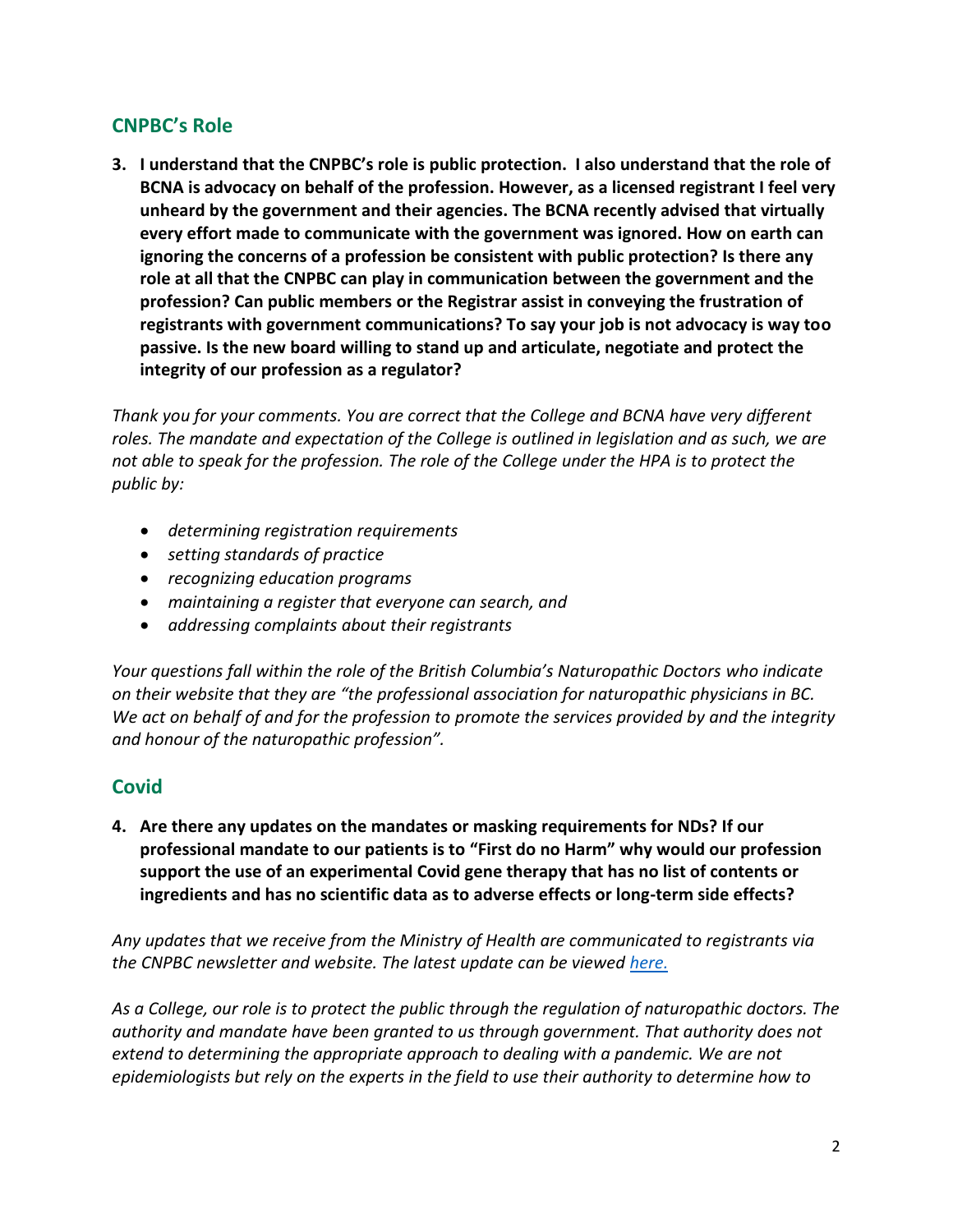*keep the public as safe as possible in a pandemic. Your concerns would be best addressed to the Provincial Health Officer.*

## **5. Is there clear instruction on what we can say or write about covid 19, long haul covid 19 and covid 19 vaccination injury on the CNPBC website?**

*The College is working on a standard to address registrants' requirements when communicating regarding a novel virus or disease. In the meantime, please refer to the BCCDC for information.*

## **Malpractice Insurance**

#### **6. Can we get malpractice insurance without being a member of CAND?**

*Yes, the CNPBC bylaws require that registrants have insurance but does not have a requirement of where it must be obtained.* 

- *Each full or temporary registrant must obtain and at all times maintain professional liability insurance with a limit of liability not less than \$1,000,000 per occurrence insuring against liability arising from an error, omission, or negligent act of the registrant.*
- *Each full or temporary registrant must obtain and at all times maintain professional liability insurance with a limit of liability not less than \$1,000,000 per occurrence insuring against liability arising from an error, omission or negligent act of any employees, agents, students, or volunteers who assist the registrant in the delivery of naturopathic medicine services.*

*It is recommended that registrants consult with a professional, such as their lawyer or insurance broker to determine what level of insurance is adequate based on risk related to the care they are providing.* 

## **7. Do we have any obligation to be a member of CAND?**

*There is no obligation to be a member.*

## **Amalgamation**

**8. What is your vision for our profession? How will we participate after amalgamation boards, committees etc. How can we have input? What would happen if our College refused to amalgamate?**

*We do anticipate that amalgamation will occur at some point, but we do not know when or, for certainty, with which colleges. Once we have specifics on amalgamation and the colleges start working together towards amalgamation, we will be able to share more information. At this time no decisions have been made or discussion had with respect to the governance structure.*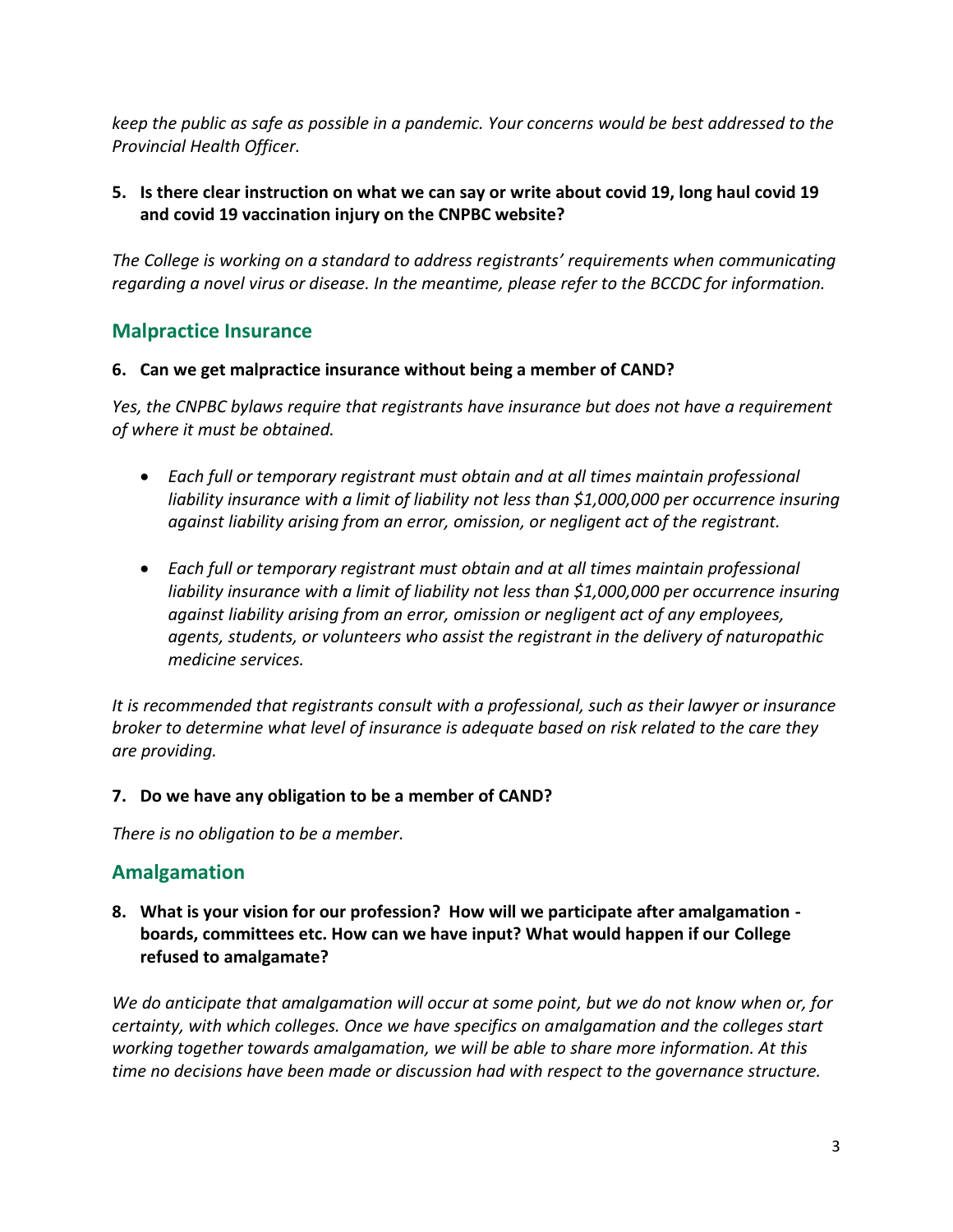*The decision to amalgamate is not within the College's legal authority but sits with the Ministry of Health.* 

## **Committees**

## **9. Do committee members need to be actively practicing members?**

*No, they do not. Keep an eye on the newsletter for information about committee openings.*

## **10. Why did the Standards of Practice Committee meet only 2 times with such an increase in complaints?**

*The Committee met less frequently during Covid but did a great deal of work in the two meetings they had leading to Board approval of the Scope of Practice Framework, Professional Standards, Scope of Practice Standards and Limits and Conditions on restricted activities.* 

## **Annual Meeting**

## **11. Can we give advance notice of registrants that are running for board positions? Will this be redundant upon amalgamation.**

*The timelines for various parts of the election procedure are set out in the College Bylaws. Our intent was to send out information about our three nominees in our newsletter but with one of the three nominees withdrawing, there was no need for an election. Perhaps next year there will be more nominees and information will be provided in advance.*

*We don't know at this point how elections will be handled upon amalgamation.*

## **12. Would you entertain online AGMs moving forward?**

*We will consider online an option next year given the amazing attendance this year. Managing questions with 761 participants online was challenging and we will need to consider how to manage questions better so that everyone feels heard.*

## **Standards**

## **13. What is the amount of time without doing a spinal manip/adjustment that an ND should then do CE in that specific area? Same question for PAPs.**

*There is no set amount of time. It is the duty of the registrant to ensure that they have the knowledge and competency to perform the activity. If there is concern that competence or knowledge has lapsed with time, then continuing education in required. This falls under the Professional Standards Accountability and Responsibility, Unique Body of Knowledge, and Competent Application of Knowledge.*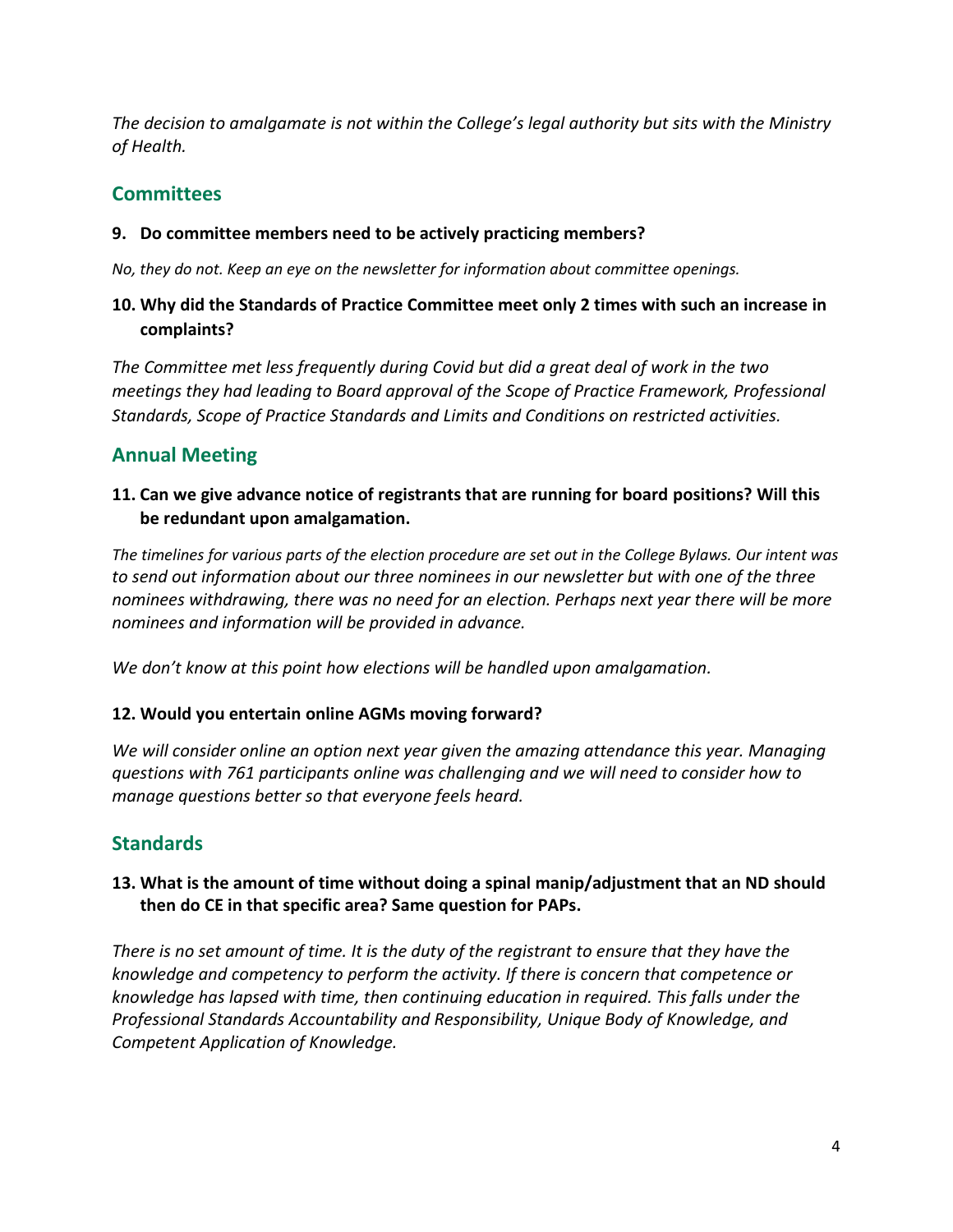## **14. Are there guidelines around how to communicate with MDs in the case of requesting bloodwork or imaging?**

*Yes - there is a guideline document on the website. <https://cnpbc.bc.ca/wp-content/uploads/Laboratory-Testing-Referrals.pdf>*

## **15. Are there any highlights that we should be aware of in regard to standards of practice with virtual medicine?**

*Please review the practice standard on telemedicine [https://cnpbc.bc.ca/wp](https://cnpbc.bc.ca/wp-content/uploads/Standard-of-Practice-on-Telemedicine-March-20201.pdf)[content/uploads/Standard-of-Practice-on-Telemedicine-March-20201.pdf](https://cnpbc.bc.ca/wp-content/uploads/Standard-of-Practice-on-Telemedicine-March-20201.pdf)*

**16. Regarding Scope of Practice Standard (8) – Referrals, how do we reconcile this duty to refer with the fact that we have no referral rights with medical specialists? I am thinking about this in the case of patients who don't have a GP or a GP who isn't willing to refer to a specialist when one by my medical judgement is clearly indicated.**

*This is a difficult scenario that NDs can find themselves in. Interprofessional communication should take place directly; a patient should not be an intermediary in the dialogue between naturopathic doctor and medical doctor. NDs should obtain their patient's consent to write to the patient's medical doctor explaining his or her opinion as to the need for referral and document accordingly. If the MD continues to refuse, and sufficient concern exists, the ND could recommend having the patient see another MD.*

## **17. Are there standards regarding the practice of Bowen?**

*There are no written standards to directly address Bowen Therapy. Please refer to the Professional and Scope of Practice Standards that apply to all naturopathic practices.*

**18. Can you speak to how paid group programs (live virtual or pre-recorded virtual) fit into scope of practice and whether this can be open to non-patients? Are there any standards/limits and conditions in place for this?**

*There is a Practice Standard: Group Setting that will be available soon that will outline the requirements for group treatment programs. In the meantime you can follow the guideline  <https://cnpbc.bc.ca/wp-content/uploads/Guideline-Treatment-in-Group-or-Public-Settings.pdf> . It is also important to identify the difference between a lecture to a group and providing recommendations and treatments. The latter requires meeting a practice standard.*

## **19. Are "Natural Medicine Doctors" or "Doctors of Natural Medicine"/ "DNMs" allowed to practise in BC?**

*This is not a regulated health profession in BC. "Doctor" is a reserved title under the Health Professions Act, and there are many restricted activities under the Act and associated Regulations which can only be practised by registrants of certain regulated health professions. If*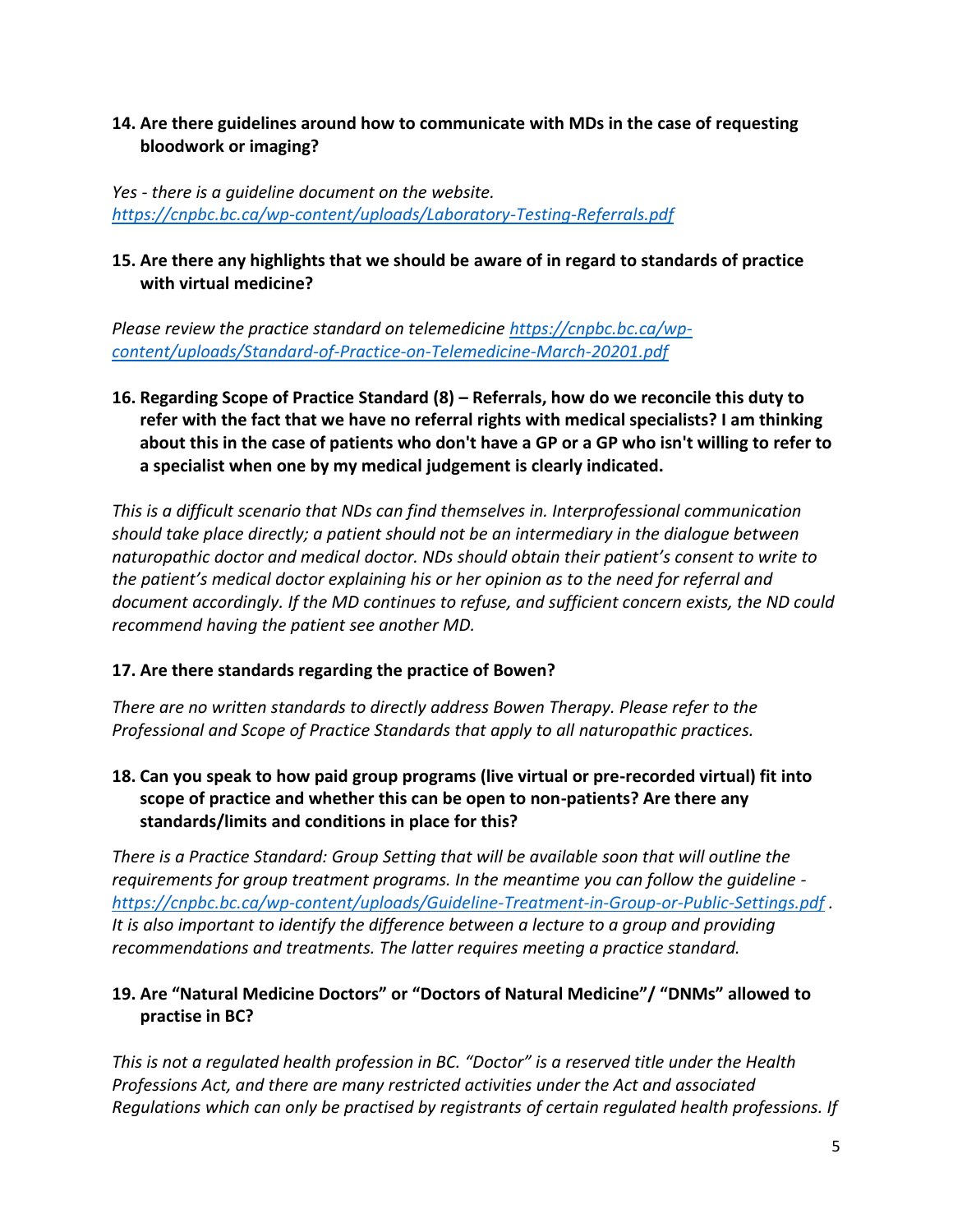*a DNM is using titles and/or practising in a way which may violate the Act, this should be reported to the College.* 

*However, someone with the appropriate academic credentials (for example, a doctorate degree in natural medicine) may be permitted to use the title "Doctor of Natural Medicine" as long as they are not using their title in a misleading way or practising any restricted activities.*

## **Specific Practices/Certifications**

## **20. Do we have any updates on the application for iron IV?**

*It is currently being reviewed by the Board. No further information is available at this time.*

## **21. Would you consider restoring B12 injections and perhaps others to basic ND scope of practice? What certifications do IM injections of vitamins require?**

*B12 intramuscular injections do require prescriptive authority, but do not require Advanced Injection Certification. The Provincial Drug Schedules Regulation lists all vitamins in injectable form as a Schedule I (requiring prescription). If you hold Prescriptive Authority, you are also authorized to perform Vitamin D IM injections. Professional and Scope of Practice Standards dictate that registrants would gain competency in this treatment prior to administering.*

## **22. Has the CNPBC considered allowing micro needling to be allowed by a ND that has acupuncture and Advanced IV certification?**

*Micro needling falls under minor surgery and can be performed by any registrant as long as they meet the professional and scope of practice standards. It does not require additional certification.*

## **23. How to get IV certification? Need Rx authority?**

*Details can be found here: [https://cnpbc.bc.ca/for-registrants/resources/certification](https://cnpbc.bc.ca/for-registrants/resources/certification-requirements/iv-therapies/)[requirements/iv-therapies/](https://cnpbc.bc.ca/for-registrants/resources/certification-requirements/iv-therapies/) . In order to apply for and maintain certification in IV Therapy or IV & Chelation Therapies, naturopathic physicians must hold and maintain Certification in Prescriptive Authority.*

## **24. There are no courses available for Mesotherapy and Photo rejuvenation and high frequency electromagnetic treatments at this moment, what would be the alternative solution?**

*The Quality Assurance Committee continues to review courses for certifications. Dr. Moon Sang Choi continues to offer his courses and can be contacted directly. Viattrex has also stated they plan to offer a course in the future.*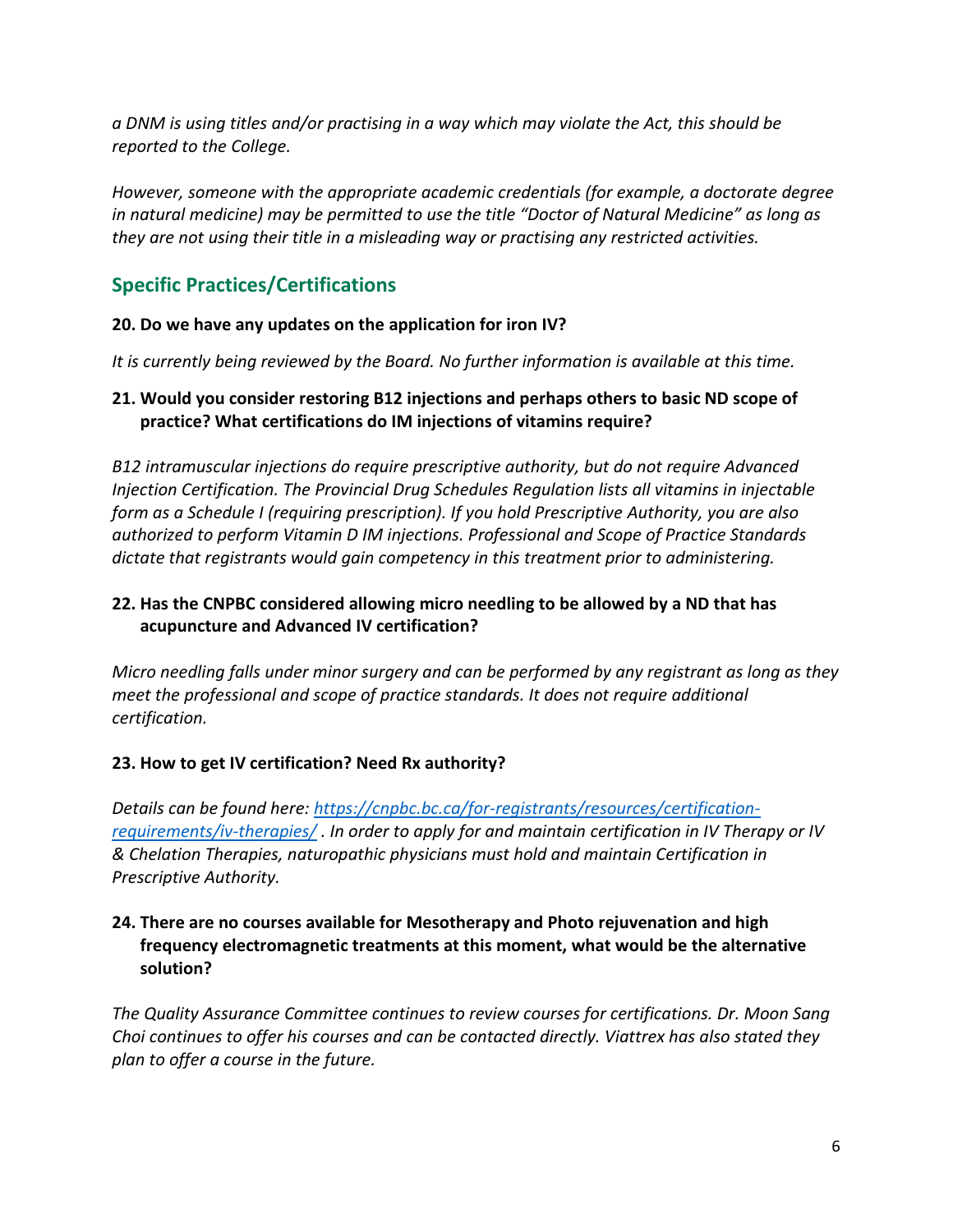### **25. I was given a park prescription ID and I do not have prescriptive authority. Does that mean I can't prescribe those?**

*With respect to the giving out the BC Parks Pass, why are only doctors with prescriptive authority allowed to give these passes given the nature of the "prescription". This is not something the College deals with, but it sounds interesting. Click [here](https://www.parkprescriptions.ca/en/prescribers) for further information*.

## **26. Could you please clarify the reasoning why IV therapy certification is required for oral chelation?**

*Oral chelation falls under chelation, as it carries some of the same risks. IV & Chelation were joined due to the overlap that was seen in IV chelation and IV therapy. At this time IV Chelation remains required to practice any chelation including oral chelation.*

## **27. Does the Acupuncture Certification require additional training or testing?**

*The Acupuncture Certification requirements can be viewed on the College's website here: [Acupuncture -](https://cnpbc.bc.ca/for-registrants/resources/certification-requirements/acupuncture/) CNPBC*

### **28. Does an ND need to have acupuncture certification to bill acupuncture as an ND service if they have a dual license as a registered acupuncturist?**

*Yes. If you are billing a service as an ND, you must be qualified to offer that service as an ND. A dually licensed ND without acupuncture certification could provide acupuncture services under their registered acupuncturist license, but their advertising, interactions with the patient, and billing should all reflect this division of services so that it is clear where their authority to perform the service comes from.*

#### **29. Can DHEA/Prasterone or testosterone be included in the scope of practise?**

*Prasterone and testosterone are schedule IV drugs under the federal Controlled Drugs and Substances Act. Naturopathic Doctors are not permitted to prescribe these substances, and this is not something the College has the authority to change at this time.*

#### **30. Are off label uses for drugs allowed?**

*Yes, off-label prescriptions are allowed if the prescribing ND has the professional competence and knowledge to use the drug safely and in the patient's best interest. Part of the informed consent process in a case like this would include the ND informing the patient that this would be an off-label use of the drug and ensuring that the patient understands the risks and potential side effects before the drug is prescribed. Registrants are always required to adhere to the [Scope of Practise Standards.](https://cnpbc.bc.ca/wp-content/uploads/Scope-of-Practice-Standards-final.pdf)*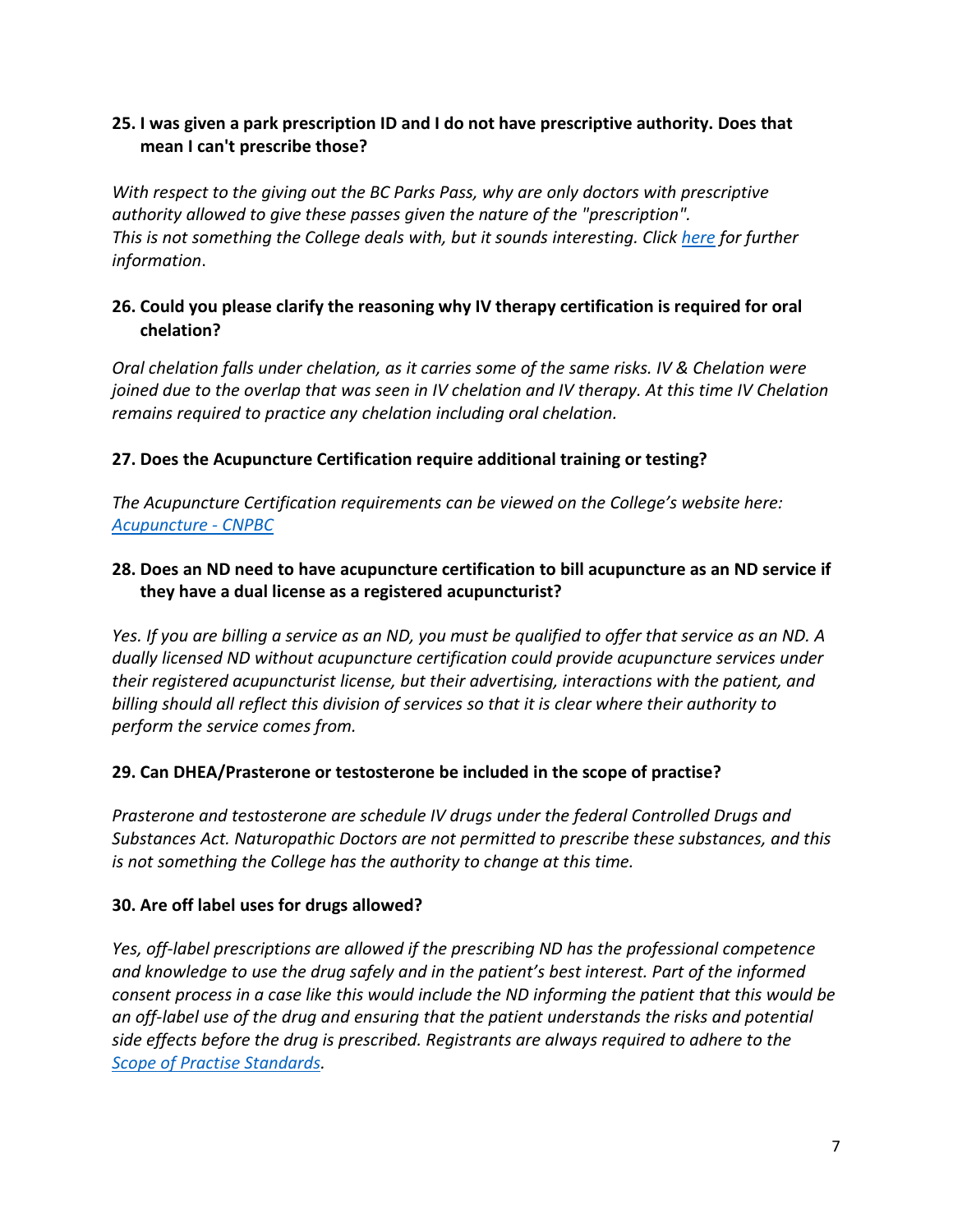## **31. Do we have any updates on liquid rhinoplasty from the aesthetic committee following their last meeting and when this moratorium may be lifted?**

*The Aesthetic Subcommittee recommendations have been approved by the Quality Assurance Committee and in April were approved by the Board. The Subcommittee is now actively working on an implementation process for the recommendations. I don't have a specific date to give to you, but I anticipate communication of the recommendations and requirements will be shared in the next few months.*

## **32. Can we also do immunotherapy injections?**

*Yes, NDs are authorized to conduct desensitizing treatment for allergies that involve injection.*

## **33. Does PRP injection require pharmacy**?

*Yes, administration of PRP injections to the face and other skin areas for aesthetic purposes and Advanced Injections (PRP into joints) both require certification in Prescriptive authority as well as certification of the specified area of practice.*

## **34. What if you were trained at a college that does not include acupuncture in the curriculum (i.e.: not Boucher)? Does that individual need to do acupuncture training?**

*Yes - the requirements for getting acupuncture certification are outlined on the website.*

## **35. Is HGH is out of our prescriptive authority?**

*This is a Schedule 1 drug that is approved for use by NDs in BC.*

## **36. Do I understand correctly - that we are prohibited from writing instructions for requesting X-rays, ultrasounds, or MRIs?**

*Naturopathic physicians are authorized by the Naturopathic Physicians Regulation to order Xrays and ultrasounds. However, ultrasound may only be used for information purposes within a naturopathic physician's office. For diagnostic purposes, ultrasound testing must be performed under the auspices of a radiologist and test results must only be interpreted by a radiologist for such diagnostic purposes. Naturopathic physicians do not take responsibility for final interpretation of diagnostic imaging studies. In many cases, due to current policies, this may require the naturopathic physician to refer their patient to a family or general practice M.D. who is authorized to make a referral to a radiology clinic in BC. Naturopathic physicians are not currently authorized to order CT (CAT) scans or MRIs under the Naturopathic Physicians Regulation.*

## **Delegation**

**37. What are the requirements with respect to writing orders or delegating? (being on site? orders to nurses for Botox injections (cosmetic and therapeutic)/ Need to have IV certification to order another individual to perform?)**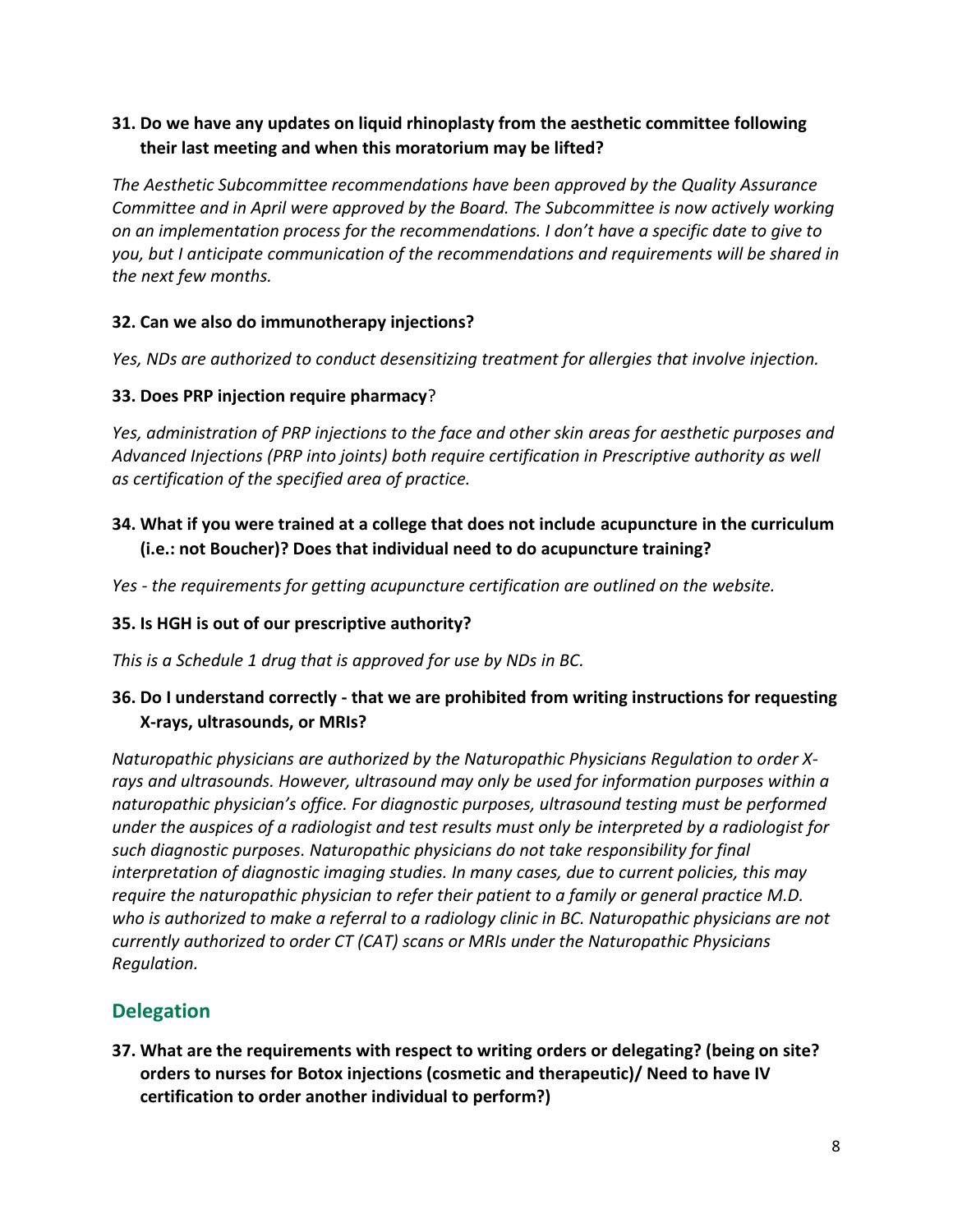*Delegation and orders are not currently permitted. We are working on a Practice Standard which will address the issue of orders and delegation. The Practice Standard will likely be completed and approved by the Board in the fall.*

## **38. Did I understand correctly that delegation/orders is the stumbling block to getting access to referral to imaging?**

*No. That is a separate issue.*

## **Continuing Education/ROSS**

**39. When discussing the goals of CEs to increase practice competency, uphold standard of practice and maintain current evidence-based practice, maybe it's time we evaluate the way we currently deliver and monitor our CEs. Is the way we currently mandate CEs to be completed by NDs (aka weekend seminars with attendance) really evidence based? Does this improve competency of NDs? Does this actually improve their competence or the care or outcome of patients? I think up to date research has really called this into question. It may be time to re-evaluate the evidence behind creating an evidence-based practice for NDs.** 

*This need has been recognized at the strategic level. Modernizing Standards and Procedures is part of the College's Strategic Plan for 2019-2025. One of the action items is "reviewing and simplifying continuing education and certifications". The Health Professions Act directs colleges "to establish and maintain a continuing competency program to promote high practice standards amongst registrants;" This is what our goal is, and the process will involve evaluation, research, feedback, etc.* 

## **40. Pre-approved CE listed on ROSS - please explain/is Currency now considered equal to CE hours for Certifications?**

*Only Category F and G require pre-approved courses. These can be found on the ROSS website. With respect to Category E CE, registrants may be exempt from 2hrs of CE per certification CE requirements upon providing evidence of currency in a specified aspect of practice. Two (2) hours of continuing education in Category E may be claimed for every fifty (50) treatments performed as a practising registrant who is certified in the aspect of practice.*

## **41. Looks like the CE information requires updating re: dates - specifically. This may be particularly confusing for new registrants.**

*Yes. The College is aware of the need to update the dates for the ROSS. A request has been submitted to the company that manages those updates, and we await their update. At this time, anything updated into the ROSS will be correctly applied to the 2022-23 CE period, despite the incorrect listed dates.*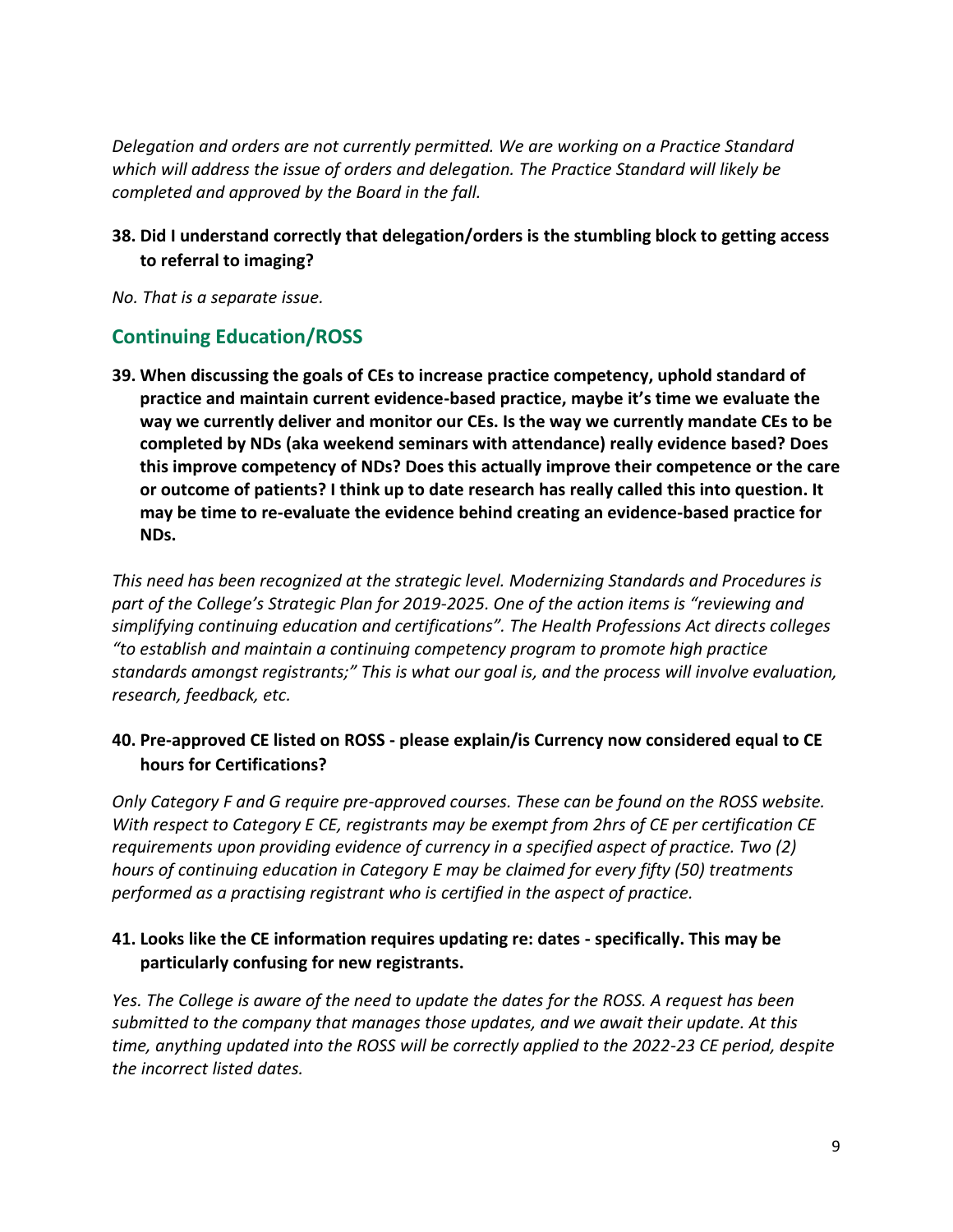## **42. Can the CNPBC please kindly consider providing CE hours for the AGM and CE so that we can have record of it to be also used for CE hours in other jurisdictions?**

- *Yes, if you require this for another jurisdiction, please email the College.*
- **43. How do you document competency for oral chelation (i.e., using the monthly tracking forms, IV chelation would be the date you administer but how about when using oral forms)?**

*Thank you for your question, this question will be brought to the QAC for review.*

## **Treating Patients Outside of BC**

## **44. What are the rules regarding treatment of patients in another province/jurisdiction, or patients who have travelled from another province/jurisdiction? What about when the ND is outside of BC?**

*Typically, the location of the patient at the time services are rendered will determine which jurisdiction's rules apply. Regardless of where the patient is from, the rules of the province or jurisdiction they are located in at the time they are seeing the ND will apply, whether services are delivered in person or by telemedicine.* 

*The ND is expected to inform themselves of the rules of any jurisdiction they practice in, and to abide by those rules. In regulated jurisdictions, this typically requires the ND to be registered with the regulator of that jurisdiction.* 

*In provinces or countries where the practise of naturopathic medicine is not regulated by the government, rules may vary, and it is the responsibility of the ND to know those rules prior to offering services there.* 

*NDs who are temporarily out-of-province may treat their patients in BC by telemedicine, but again should inform themselves of the rules of any jurisdiction they will be providing telemedicine from, particularly in the case of an extended out-of-province stay.* 

*NDs must also be careful not to practise or advertise in a way that might make it appear they are a registrant of another jurisdiction.* 

*NDs should also check with their insurer regarding how their coverage may be affected when they travel outside of BC and provide telemedicine to a patient back in BC.*

#### **45. Is Whitehorse considered part of BC for medical purposes?**

*Whitehorse is in the Yukon Territory which is a separate jurisdiction from BC and is not regulated by CNPBC. Registrants are expected to know the rules of any jurisdiction they wish to practise in, and to follow those rules.*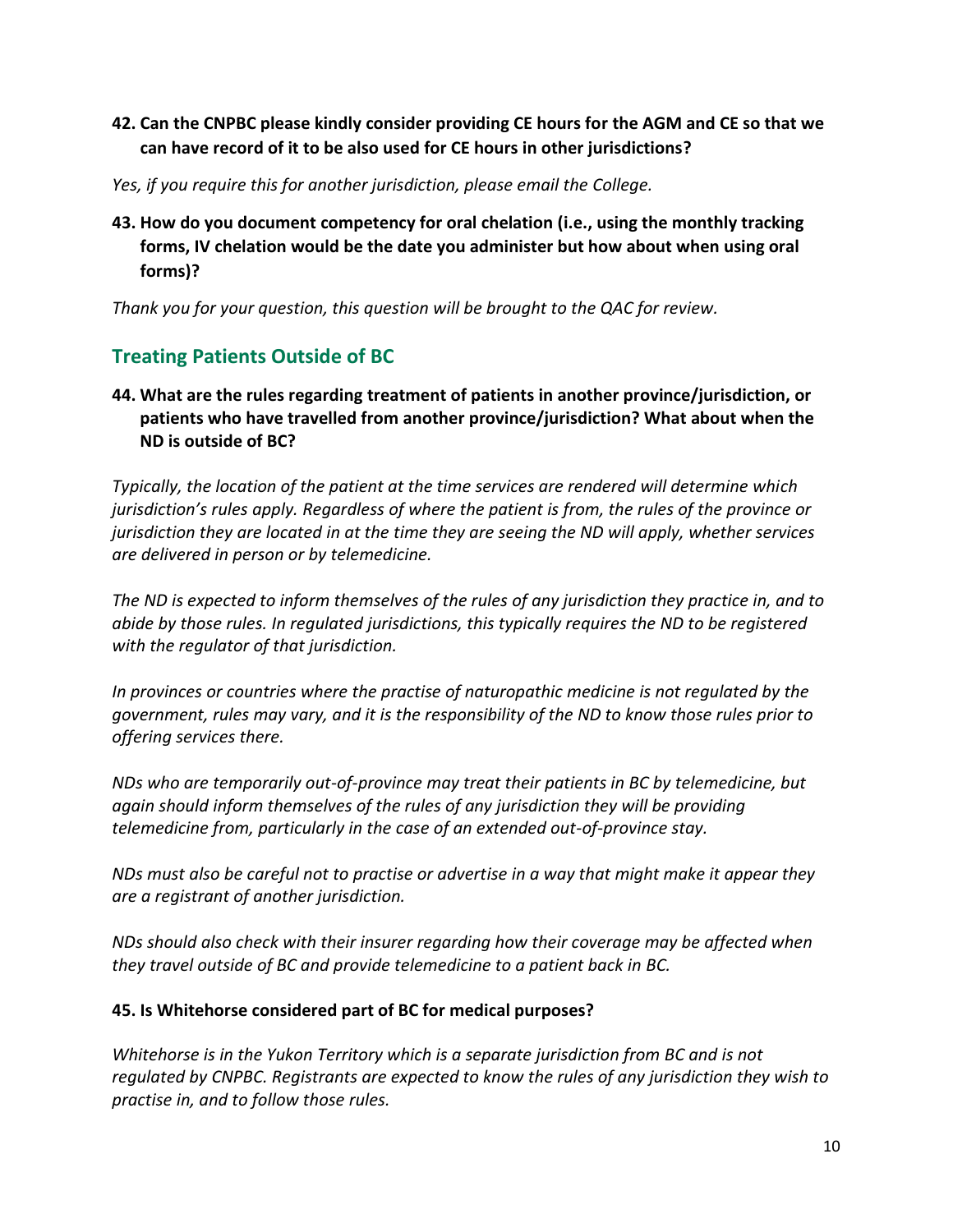#### **46. Can an ND see a patient outside of BC as a health care practitioner, but not as an ND?**

*The rules of the jurisdiction in which the patient is located will apply in this scenario. An ND may provide services in another jurisdiction if they hold the required qualifications and/or registration status to do so based on that jurisdiction's rules. Likewise, they may provide health services in that jurisdiction which do not require any qualification or registration status as long as the services to be provided do not put the ND at odds with CNPBC's scope of practise or other provisions of the Bylaws, Codes of Conduct and Ethics, Regulations or Standards of Practise. It is the ND's responsibility to know the rules of any jurisdiction they practise in, and to abide by those rules.*

## **Advertising**

**47. Is advertising of discounts a code of conduct issue? What about giving free treatment without advertising it?**

*Advertising of discounts on naturopathic services has the potential to induce patients to treatment which may not be in their best interest. It also has the potential to bring the profession into disrepute by framing your professional services as consumer products rather than medical procedures. Section 22 of the Code of Ethics requires that NDs only offer diagnostics and treatment services which are necessary for the well-being of the patient.* 

*Section 8(f) of the Code of Conduct prohibits NDs from exercising undue influence over a patient, including by the promotion of the sale of services for the financial gain of the ND. While there is a valid place for advertising of naturopathic services that respects the interests of patients and the public at large, a balance must be struck between advertising information that supports the best interests of the patient versus advertising that puts the financial interests of the practitioner first. For more information, see the [Guideline on Advertising and Improper](https://cnpbc.bc.ca/wp-content/uploads/2018-04-11-5b-Guideline-Advertising-and-Improper-Inducements-to-Treatment-current.pdf)  [Inducements to Treatment](https://cnpbc.bc.ca/wp-content/uploads/2018-04-11-5b-Guideline-Advertising-and-Improper-Inducements-to-Treatment-current.pdf)*

*Note that this does not preclude you from offering a discount or not charging a service to a patient when they come for their appointment. It is the advertising of discounts which has the potential to create problematic perceptions or improper inducements.*

#### **48. Can NDs offer a gift card or discount for naturopathic services? What about a naturopathic consult only? What about discounts on products?**

*NDs are permitted to provide free consultation appointments, and to advertise the same. However, these appointments should not be advertised as being on discount, as this has the potential to bring the profession into disrepute by framing medical services as a consumer product. Section 22 of the Code of Ethics requires that an ND only recommend services which are necessary for the well-being of the patient, and advertising discounts has the potential to conflict with this duty, or to create a perceived conflict with it.*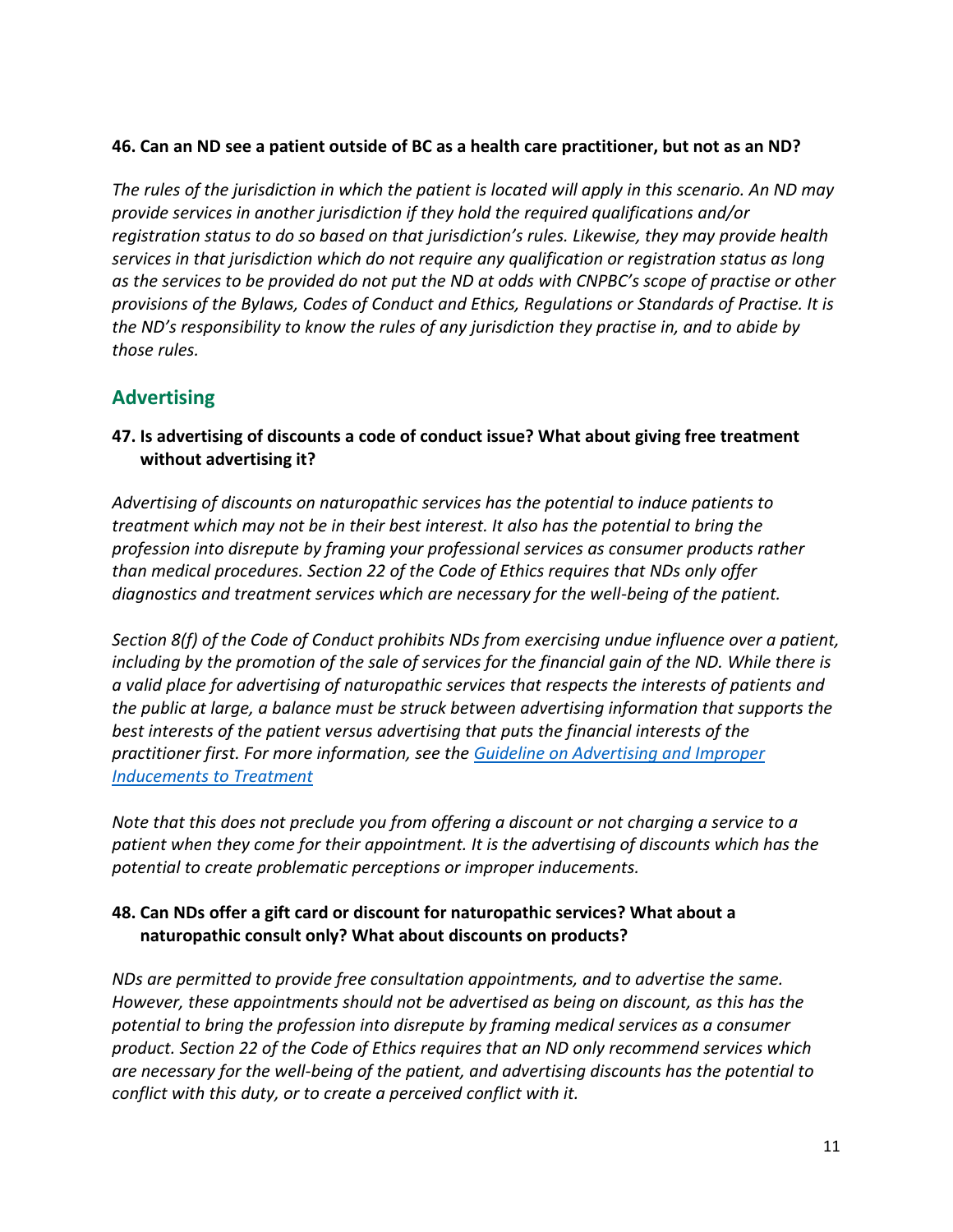*Gift cards should not be offered for naturopathic diagnostics, treatments, or consults, as this is equivalent to advertising a discount. Note that this does not preclude you from offering a discount or no-charging a service to a patient when they come for their appointment. It is the advertising of discounts which has the potential to create problematic perceptions or improper inducements.*

*Example: "Dr. X, ND, offers free consultations for new patients" is an acceptable advertisement. "Dr. X, ND, is offering free/discounted consultations for the next 10 patients to sign up for an appointment" is not an acceptable advertisement.*

*Discounts on non-prescription consumer products such as skin care products, foam rollers, or vitamin C supplements are generally permitted as these are not naturopathic medical services, and are available to the general public outside the context of their doctor-patient relationship with you. If you are unsure about whether a discount you wish to offer would be considered a violation of the advertising policy, ask yourself whether the discount could be an improper inducement, or could reasonably be perceived as such.* 

## **49. Can ND services be offered as a silent auction item where the value of the service is clearly stated?**

*This would depend on the services being offered, and how they are presented. The key question is "could this offer function as an improper inducement, or be perceived as such?" A naturopathic consult being offered as an auction item for charity is unlikely to be an improper inducement, but a course of treatment or round of diagnostic testing is different. For example, if the auction allows someone to win a course of Botox injections at a discounted price, or allows the auction winner to transfer their prize of a free diagnostic test to someone else to use, this has the potential to be an improper inducement.* 

#### **50. What specific issues has the College investigated related to advertising?**

*Common subjects of advertising investigations include violations of:*

- *section 2.1(b) of the Advertising Policy (failure to use "ND" or "Naturopathic" in written materials each time an individual naturopathic doctor is mentioned)*
- *section 3.1(d) of the Advertising Policy (unverifiable statements in advertising)*
- *section 3.2(e) of the Advertising Policy (advertising with testimonials)*
- *section 6.1(a) of the Advertising Policy (advertising services which require certification from the College)*

## **51. What does the College do about registrants who violate the advertising rules?**

*The College has software tools which help scan registrant websites and social media pages for potential advertising violations. Due to the limitations of these tools, and limited staff resources*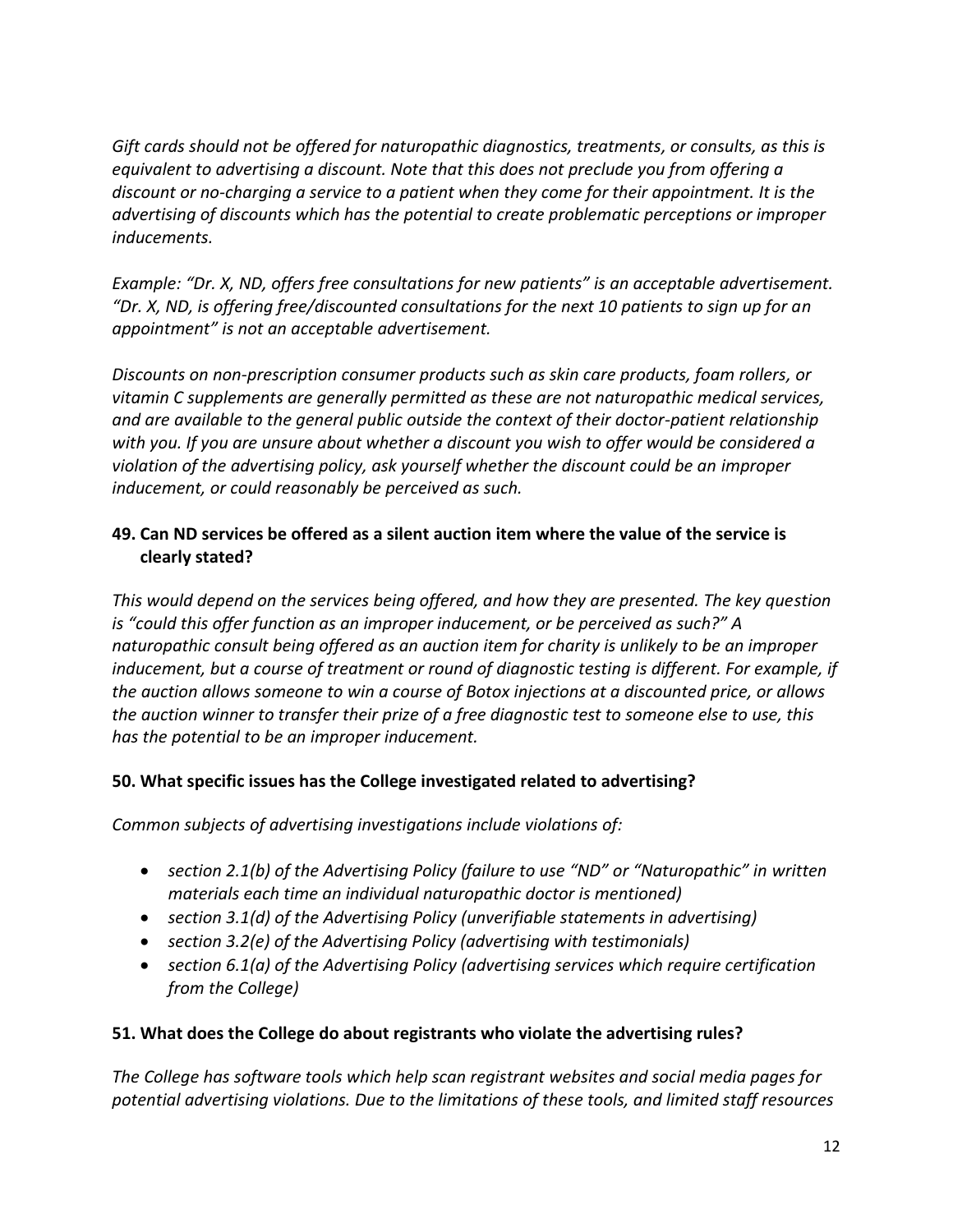*to monitor advertisements, the College is not able to proactively capture every advertising violation, so registrants are encouraged to report any concerning advertisements to the College. This can be done without making a formal complaint, allowing the reporting ND to maintain their anonymity by submitting screenshots and/or links to webpages to the College for review.* 

#### **52. Do Google reviews for clinics or practitioners fall under the category of testimonials?**

*Registrants should not solicit Google reviews or other third-party site reviews from their patients, but if a patient decides to leave a review on a third-party site which is outside the control of the registrant, this is not considered a testimonial advertisement for the purposes of the College's Advertising Policy.*

#### **53. Advertising Policies: Are B12 and NAD+ considered compounded medications, and therefore can we or can we not "advertise" these as therapies (injection, IV)?**

*Advertising compounded products, including IV vitamin therapies and Platelet Rich Plasma therapy, as treatment to the public is not permitted. Health Canada's POL-0051: Policy on Manufacturing and Compounding Drug Products states that any advertising of a compounded product would be deemed an advertisement for sale of an unlicensed drug product, which is prohibited. It is Health Canada's position that a compounded product or compounding service may not be advertised to the public.* 

*The definition of compounding from POL-0051: The combining or mixing together of two or more ingredients (of which at least one is a drug or pharmacologically active component) to create a final product in an appropriate form for dosing. It can involve raw materials or the alteration of the form and strength of commercially available products. It can include reformulation to allow for a novel drug delivery. Compounding does not include mixing, reconstituting, or any other manipulation that is performed in accordance with the directions for use on an approved drug's labelling material.* 

*As such B12 and NAD+ would not be compounded medication when used alone.*

#### **54. Can the College review the guidelines of advertising IV Therapy and aesthetic products?**

*Registrants should review [this communication from September 24, 2020 r](https://cnpbc.bc.ca/wp-content/uploads/Message-from-CNPBC-Advertising-of-Compounded-Products.pdf)egarding the advertisement of compounded products. This [follow up communication from May 19, 2021](https://cnpbc.bc.ca/wp-content/uploads/2021-05-19-Notice-to-Registrants-Health-Canada-Advertising-Requirements.pdf) is also relevant.* 

*Products used in IV therapy will generally be considered compounded drug products which are not permitted for advertisement to the general public, per Health Canada. This means that while registrants are permitted to advertise that they offer IV therapy, they are not permitted to advertise specific IV recipes/compounded products, or advertise IV therapy in relation to the treatment of specific conditions.*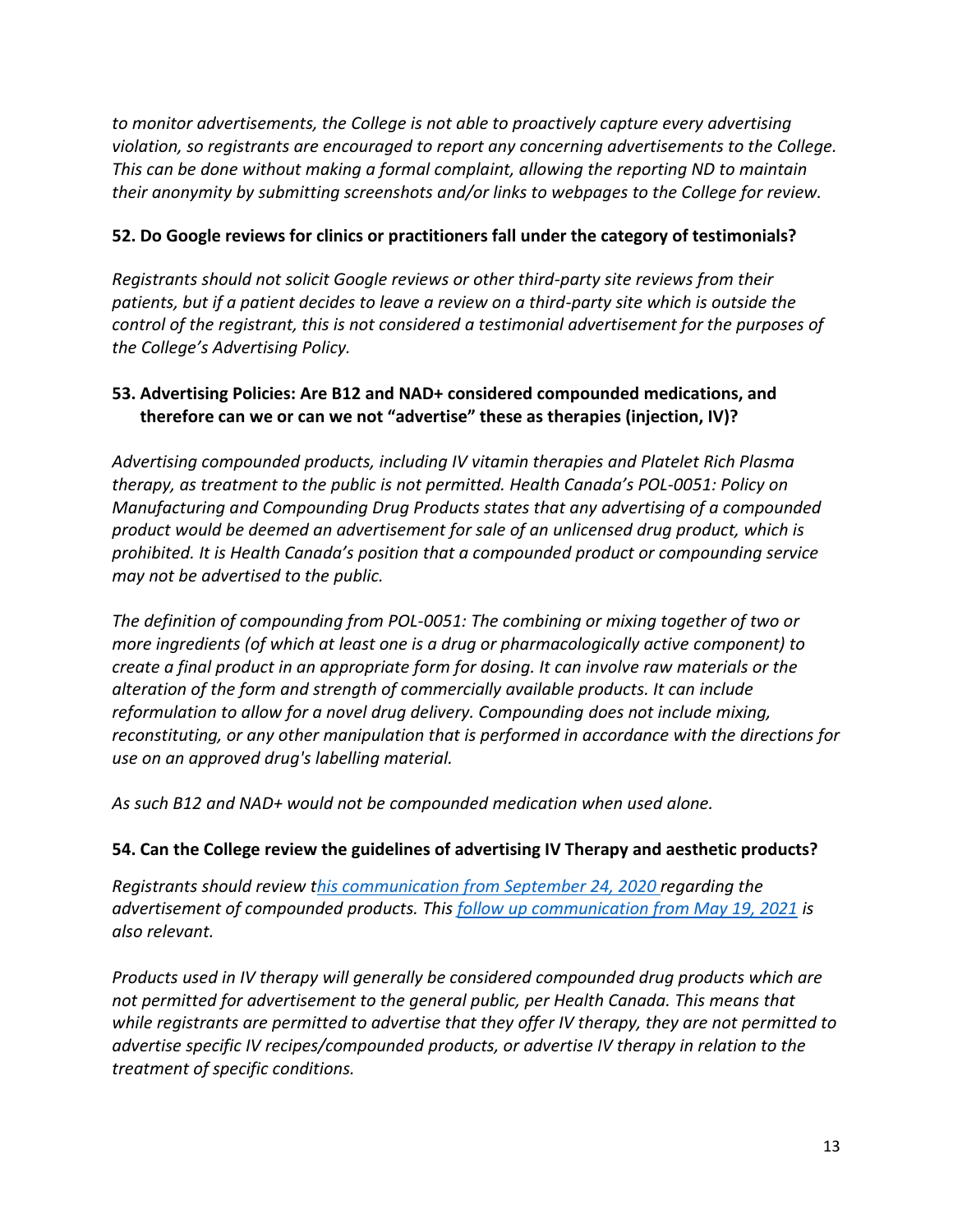*Regarding aesthetic products such as Botox, registrants are permitted to advertise the brand name, generic name and common name of the product, and its price per given quantity of the product. Registrants are not permitted to advertise these products in relation to the treatment of specific conditions.*

## **Legal/Criminal Record Checks**

#### **55. What is the lawsuit that was mentioned at the AGM?**

*The College has been named as a defendant, along with the Province of BC, in a lawsuit launched by a registrant earlier this year. The lawsuit is in relation to orders made by the Provincial Health Officer to address the Covid-19 pandemic, as well as The College's [Immunization Standard ,](https://cnpbc.bc.ca/wp-content/uploads/2018-05-25-Immunization-Standard1.pdf) and communications issued by the College in relation to Covid. Public documents relating to the lawsuit can be accessed online by searching the BC [Civil court](https://justice.gov.bc.ca/cso/esearch/civil/partySearch.do)  [proceedings database.](https://justice.gov.bc.ca/cso/esearch/civil/partySearch.do)*

#### **56. Is there any means by which a registrant may address a defamatory review on a thirdparty platform that is untrue or unfair?**

*This would be an issue to take up with independent legal counsel. The College does not have any authority to review or remove a review of a registrant's business on a third-party platform.*

#### **57. Can the Board provide an email reminder for registrants for criminal record checks prior to expiration?**

*Registrants can log into the Registrant Online Self Service portal at any time to see when their current criminal record check expires. Registrants are also reminded of their expiry date during the registration renewal process each year. Because registrants' criminal record check expiry dates are unique to each individual, the College does not have the spare resources to send out email reminders for each registrant.*

## **Inquiry Committee/Complaints**

## **58. How long does it typically take to hear from the Inquiry Committee if an investigation letter has been sent to an ND and the ND has provided their response?**

*This is heavily dependent on the Inquiry Committee's volume of work at any given time, and the urgency of the file. A file which engages a public safety concern would be treated with more urgency than a file that involves a minor advertising concern, for example. It also depends on whether additional investigative steps are necessary for the Inquiry Committee to reach its decision. Depending on these and other factors, the time frame can vary from a few weeks to several months. If registrants who are subject to an investigation by the Inquiry Committee wish to get an update on their file, they can contact the Director of Inquiry and Discipline at [ldorner@cnpbc.bc.ca](mailto:ldorner@cnpbc.bc.ca) for an update at any time.*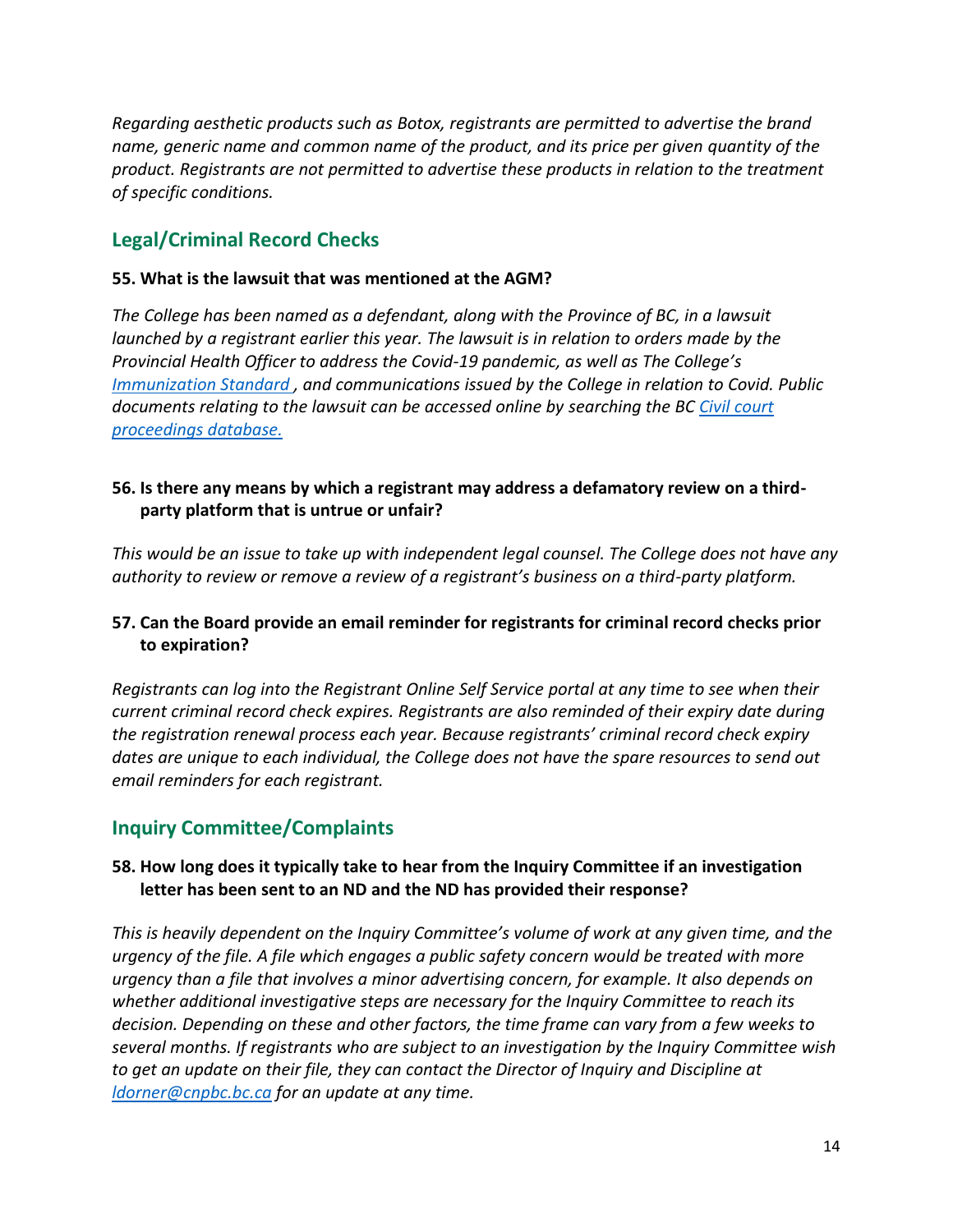#### **59. How can I report an unlicensed practitioner?**

#### *Report this to the College's Director of Inquiry and Discipline at [ldorner@cnpbc.bc.ca](mailto:ldorner@cnpbc.bc.ca)*

#### **60. Does the College have any recommendations to registrants to avoid getting complaints?**

*The best advice for all registrants is to stay informed of the contents of the Naturopathic Physicians Regulation, the College Bylaws and Code of Conduct and Ethics, and Standards of Practise, Policies and Guidelines. These can all be viewed under the [Legislation and Bylaws](https://cnpbc.bc.ca/about-us/legislation-bylaws/)  [section of the CNPBC Website.](https://cnpbc.bc.ca/about-us/legislation-bylaws/)*

*The Advertising Policy is of particular importance here, given the disproportionate number of investigations that focus on registrant advertising.* 

*Regarding standard of care complaints, a robust informed consent procedure is the best tool for preventing or mitigating many of the issues that the College is asked to investigate. Any registrant can be subject to a complaint, and the fact that a complaint has been made does not necessarily mean the registrant has done anything wrong, so there is no way to guarantee that a registrant will not be subject to a complaint at some point. However, a registrant who has the requisite knowledge, competency and training for their area of practise, and has thoroughly documented their conversation with the patient where they have been informed of the risks, possible side effects, benefits and alternatives to any proposed course of treatment, will be in a good position to avoid standard of care complaints, or to mitigate the effects of a complaint in the event that one is made against them.*

#### **61. Are there any trends in the subject matter of standard of practise complaints?**

*These types of complaints are highly fact-specific in each case, and thus are difficult to group into sub-categories or trends.*

## **62. If a patient asks for allergy testing to be billed as a naturopathic consult so it is covered by extended health insurance, is this permitted?**

*Any service you provide should be billed accurately. It is professional misconduct under section 8(d) of the Code of Conduct to knowingly submit a false or misleading account of services rendered. This means that if services are provided which go beyond the scope of a naturopathic consult, your bill should reflect this.* 

#### **63. Can we see complaint data broken down further?**

*Unfortunately, the College's ability to break down complaint data into sub-categories is limited by two factors. One is the size of the data set. Because naturopathic medicine is one of the smaller regulated health professions in BC, the College runs the risk of identifying individuals or*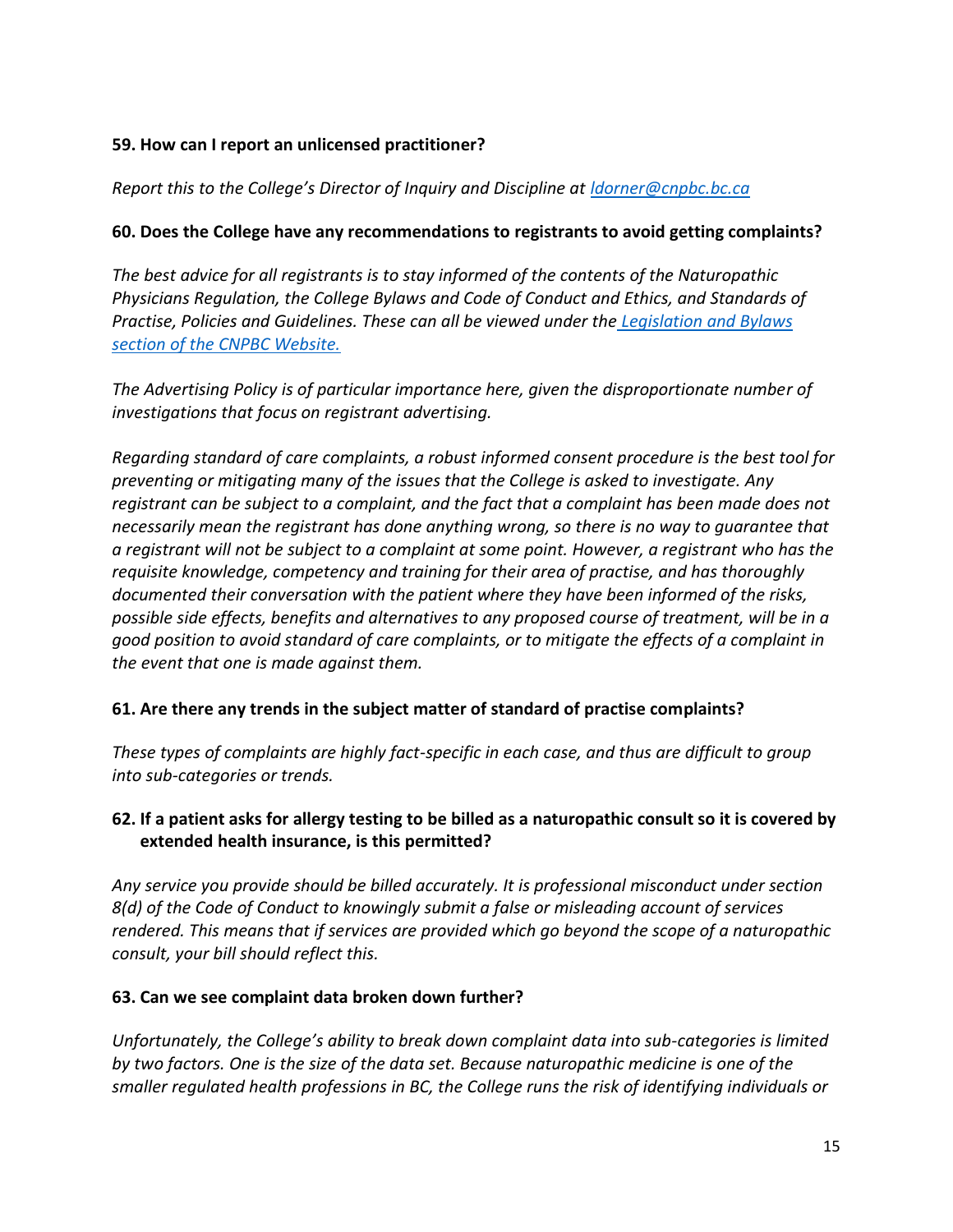*disclosing confidential information if complaint data is broken down into smaller sub-categories. Information related to complaints and compliance investigations under the Health Professions Act is required to be kept confidential except in limited circumstances where the College may order some information to be published in accordance with the Act.*

*The other limiting factor is that all data reports related to College complaints and investigations must be manually produced by staff. The electronic system the College uses to manage investigation files does not allow for the automatic generation of data reports, and the operational needs of the College require a balance to be struck between producing reports which support its regulatory mandate and allocating limited staff and other resources to the areas they are most needed.*

## **Financial/Fee Issues**

#### **64. Why would salaries be secret?**

*To protect the privacy of individuals*

#### **65. Explain the salary increase.**

*Breakdown of the increase:*

#### *Employees working full time hours in 2021 vs starting part way through 2020 Impact: \$176,000*

*An example will illustrate the concept here. Person A works for the college and is paid or a salary of \$1,000 per month. Person A starts work in September 2020 and so her/his salary cost for 2020 is three months salary or \$3,000. Person A continues to work full time in 2021 and her/his salary cost is \$12,000. There are a number of employees that fall within this category and the accumulated change from 2020 to 2021 is \$176,000*

#### *Performance increases*

*Impact: \$20,000*

*Performance increases were applied to individuals that have performed at a level that was not reflected by their current salary.*

#### *Interim CEOs*

#### *Impact: \$20,000*

*During the period before a new, permanent CEO was hired and during the transition phase, an interim CEO was in place that cost \$20,000.*

*New CEO*

*Savings: \$2,000*

*The cost of the new CEO is marginally less of the combined costs of the CEOs in place for 2020*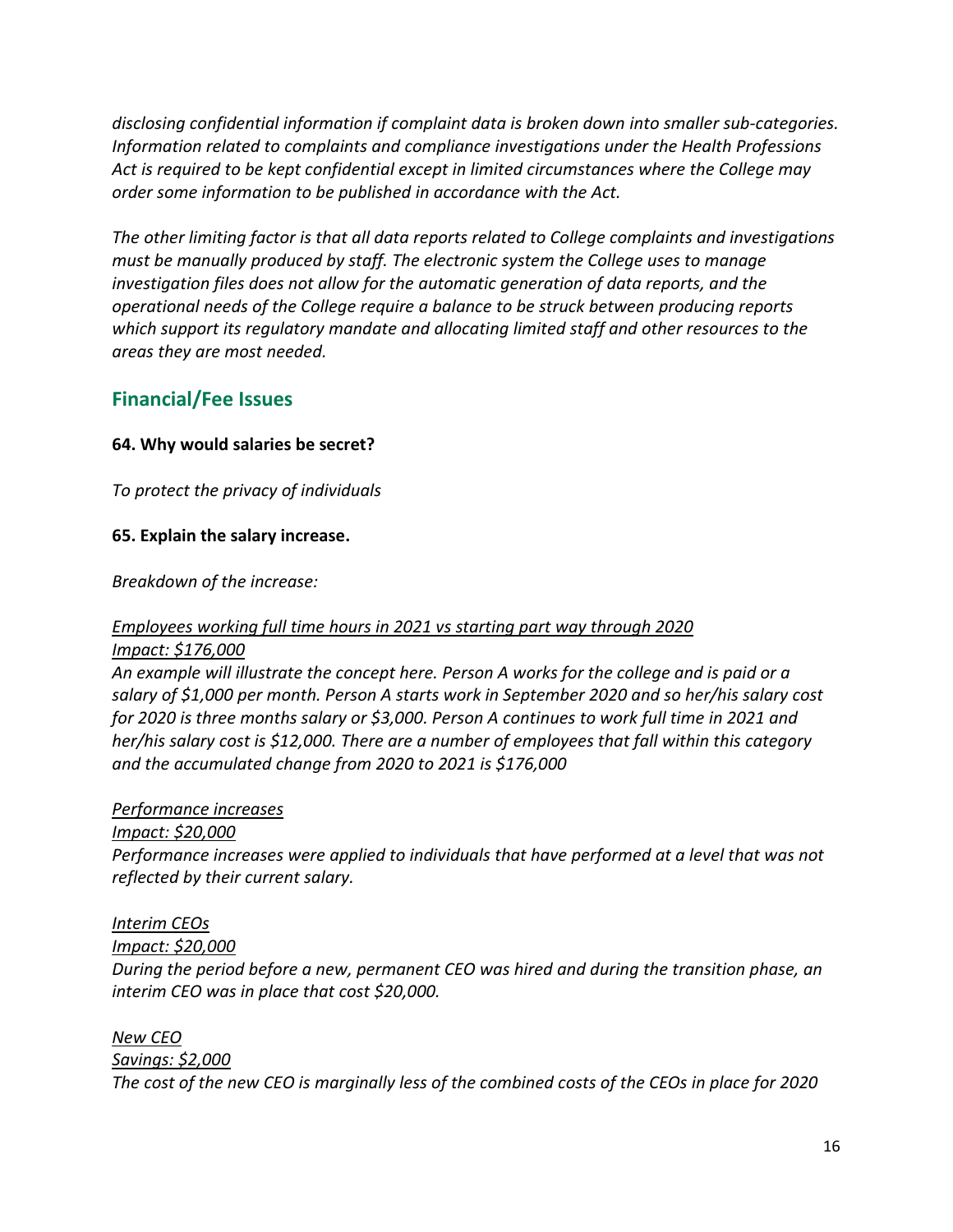#### *"New*"

#### Savings: \$8,200

*The "new" category represents the net effect of the additions to the staff complement vs the staff that were not replaced during the year. Overall, there was a net savings of \$8,200.*

*The rationale for changing the composition and mix of staff: reducing burden of managing backoffice functions to be able to focus on achieving strategic goals, answering changes in regulatory frameworks and additional expectations placed on regulators etc.*

## **66. Will registrant fees be affected by amalgamation?**

*Registrants will be affected by the amalgamation, if in no other way than to have a regulator that is not solely focussed on regulating Naturopathic Physicians. However, specific impacts (such as on fees) are unknown at this time.*

**67. Speaking for myself, with a small rural practice, the fees for license, as well as malpractice which gets higher as practitioners are driven to more bizarre practices to make a living, are making it impossible for me to keep my license. Reducing these expenses should be a top priority.**

*Controlling expenses is always front and centre during discussions of the Board, Finance and Administration committee and within management*

**68. This seems like it should be transparent information for those of us paying the salaries. Unimaginable that the expenses for regulating a small profession would be 1.6 million. Please, un-bloat this profession. The fees are too burdensome for many of us.**

*Noted and the Board, Finance and Administration committee and management are aware of the impact of fees on Registrants*

#### **69. How about a 10% discount for seniors?**

*All registrants of the college share equally in the burden of regulating the profession.*

## **70. Is there a milestone or threshold that would achieve an economy of scale other than having a single health regulator? Could you explain how an economy of scale would benefit NDs?**

*There isn't an easy formula to apply to this scenario to produce an exact answer. Investing in modern and efficient systems together with streamlined processes can help smaller organizations become more efficient but the required investments are high. Sharing costs over a couple or few colleges make those investments more affordable and sometimes allows for efficiencies.*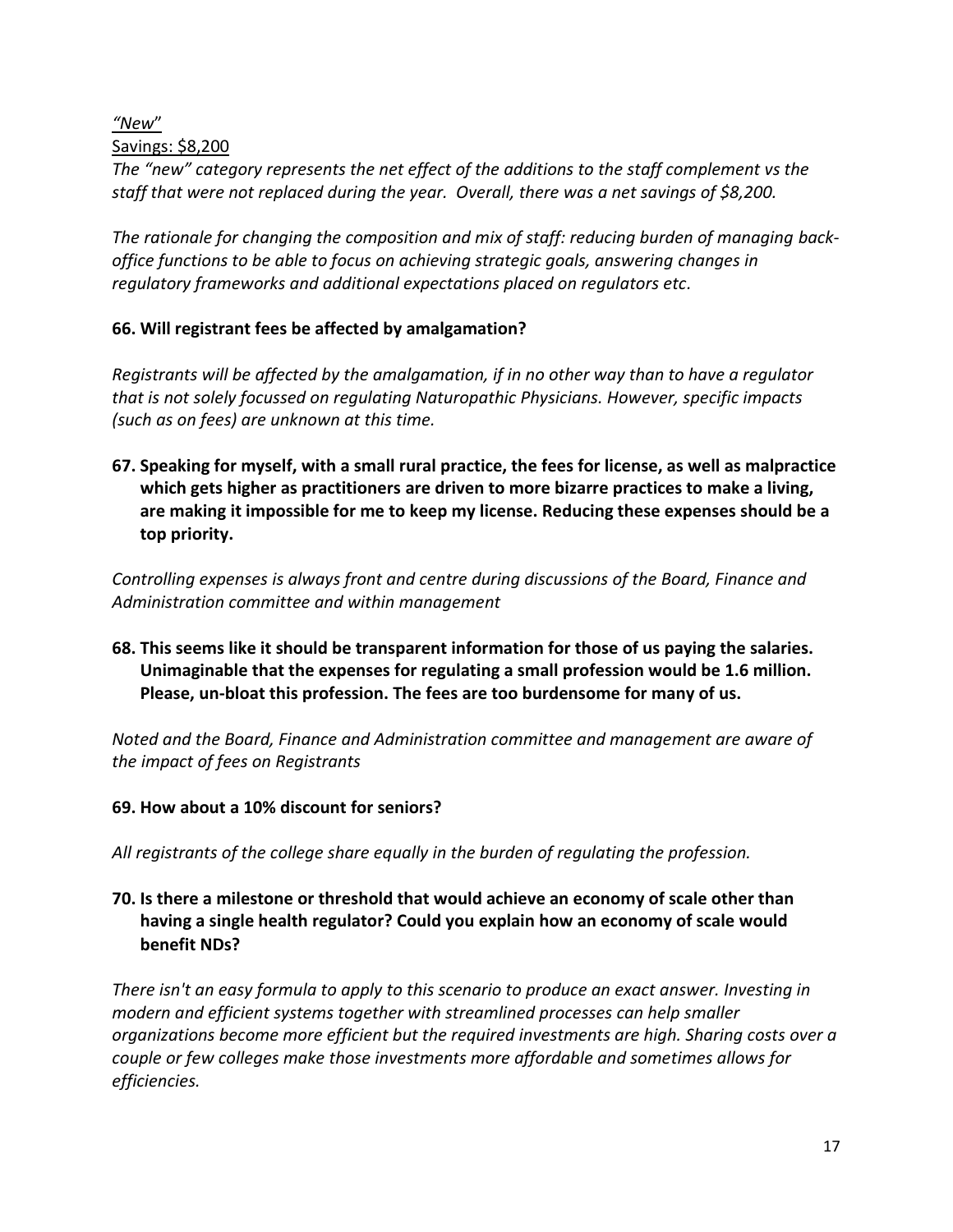## **71. Why do registrants whose license is inactive have to pay the same registration fee as the ones practicing and generating income? To me this is very unfair.**

*Fee exemptions are available for those that qualify under certain circumstances*

#### **72. Do we have an idea of the financial position of the other colleges?**

*Financial statements are available on individual college websites. We have looked at them but have not yet undertaken any financial modelling as there is uncertainty as to amalgamation partners.*

### **73. What will happen to our bank account and assets upon amalgamation? Will reserves be earmarked as funds specific to NDs?**

*All assets, liabilities and reserves are transferred into the new entity for the benefit of all registrants of the newly formed college.*

**74. There has been a near doubling of the profession size since I joined in 2007. Is there any thought that the cost of registration will ever decrease with profession size increase, or should we expect/plan/budget for continued increases yearly in fees?**

*Highly unlikely that registration fees will decrease in an independent college unless the burden and expectations of regulation are significantly reduced.*

## **75. Do we suspect that registration fees will typically go down after amalgamation? or stay the same? or increase?**

*Based on the experience of the BCCNM amalgamation, fees are unlikely to drop in the near term after any future amalgamation.*

#### **76. Is there any way that CNPBC could implement a monthly payment system for yearly fees?**

*Unfortunately, this would require complex and expensive development of our system. The process is also very administratively challenging to manage on a month-to-month basis.* 

*We will bring this ask forward once amalgamation discussions get started.*

## **77. There is a significant lawsuit against the College by 60 or so NDs in our profession. Do the costs for fighting this lawsuit come from dues? Will we then expect a dues increase?**

*The net costs of fighting the lawsuits will come from registration fees. However, the College does have some insurance cover for the defence of lawsuits, and it is expected that the majority of costs for this case will be covered by that insurance policy.*